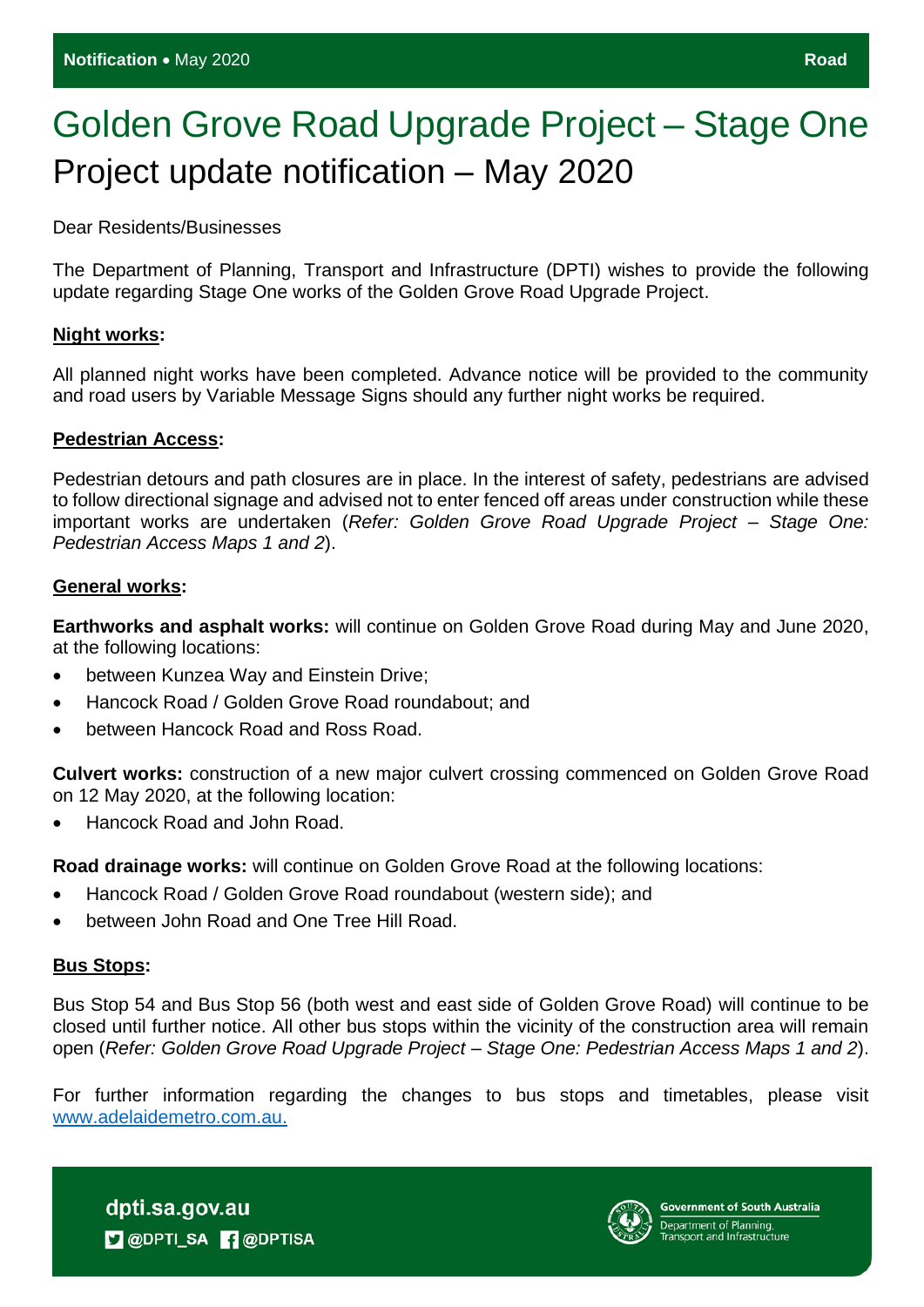There are no planned access restrictions to property or business driveways. Advance notice will be provided if there is a need to temporarily restrict driveway access.

### **Traffic management:**

In order to safely maintain traffic through the existing junction of Golden Grove Road and Hancock Road during construction of the new roundabout, road users will be directed around the partially constructed roundabout, with barriers in place to separate traffic from construction zones.

The following traffic management will be in place from mid-May 2020:

- southbound traffic to be diverted through the new roundabout; and
- northbound traffic will continue along the existing road.

There will be no change to existing Hancock Road traffic management to and from Golden Grove Road (*Refer: Golden Grove Road Upgrade – Traffic movement at Golden Grove Road / Hancock Road roundabout*).

Sections of Golden Grove Road and Hancock Road within the project construction site, will remain open to traffic with a 25km/h speed restriction in place while workers are onsite. Lane closures and other speed restrictions may apply, subject to onsite conditions.

Please plan ahead and take extra care when workers are on site. Observe speed limits, lane restrictions and traffic controllers when travelling through the area.

For real time roadwork information, download the AddInsight app for Apple or Android or visit: [www.traffic.sa.gov.au.](http://www.traffic.sa.gov.au/)

DPTI appreciates your co-operation and patience while these important works are undertaken.

For any enquiries or information, please call **1300 794 880** or email doti.ggrup@sa.gov.au

Further information is available on the project website at: [www.dpti.sa.gov.au/infrastructure/road\\_projects/golden\\_grove\\_road\\_upgrade.](https://protect-au.mimecast.com/s/766gCnxyyQcA3vBIv9sDk?domain=dpti.sa.gov.au)

Kind regards, Golden Grove Road Upgrade Project Team Department of Planning, Transport and Infrastructure

19 May 2020

**Government of South Australia** 

dpti.sa.gov.au **D** @DPTI\_SA **R** @DPTISA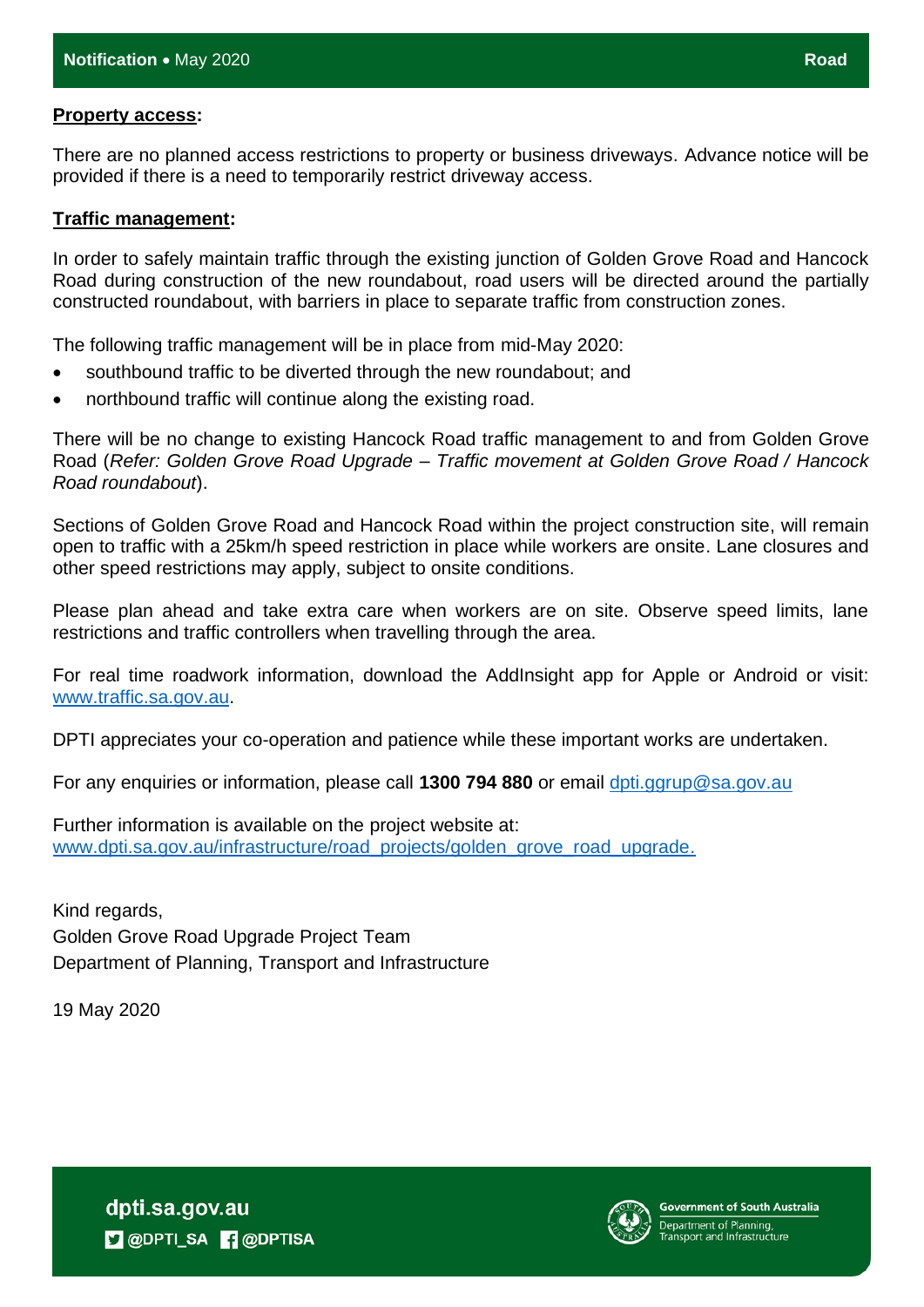## **Golden Grove Road Upgrade – Stage One: Pedestrian Access Map 1 of 2**



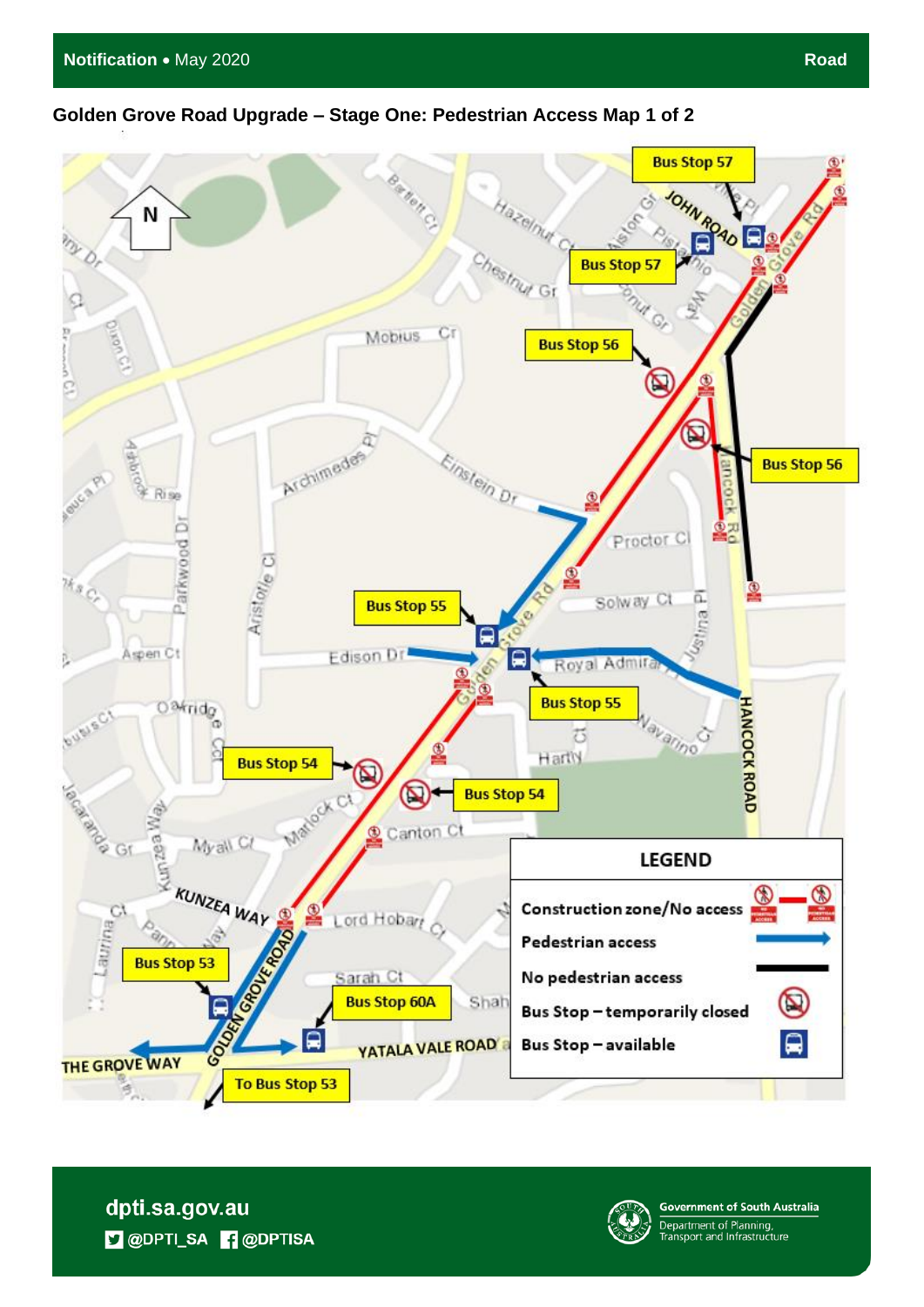# **Golden Grove Road Upgrade – Stage One: Pedestrian Access Map 2 of 2**



dpti.sa.gov.au **D** @DPTI\_SA **R** @DPTISA